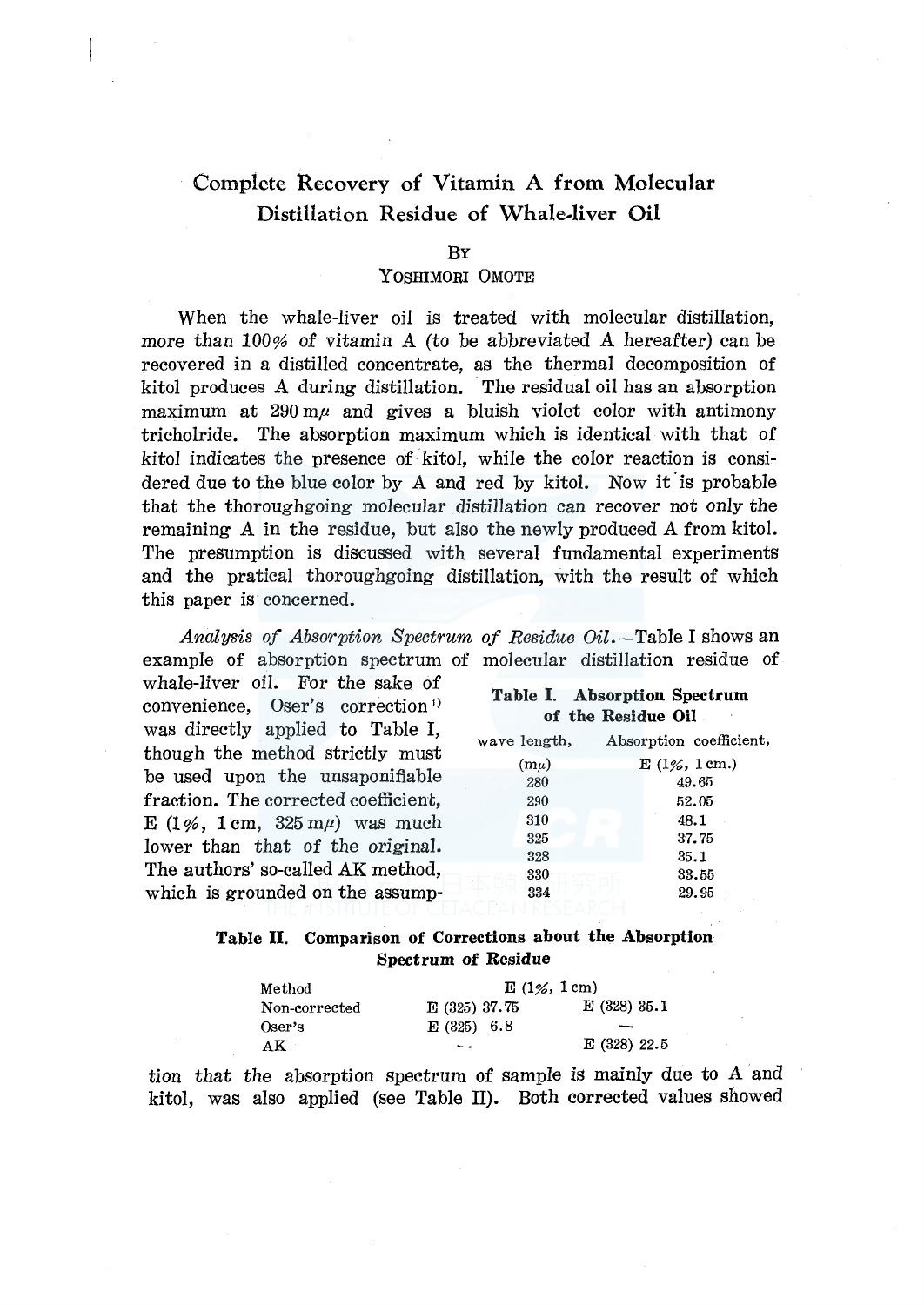#### 188 YOSHIMORI 0MOTE

a considerable difference, the true A value probably being between them, and their mean value of ca. 15 for  $E(328 \text{ m}\mu)$  was taken as that of A. Kitol content was calculated with AK method to be nearly five times as much weight as A.

*Distillation Time and Recovery of A.*-The residual oil was distilled in a semi-micro molecular pot still at a constant temperature of 200°, the relation between distillation temperature and *A* recovery being studied (Table III). As Table III shows that one hour heating was able to distil A, but not enough to decompose kitol, heating time was extended (Table IV).

## Table III. Distillation Time and Recovery of A (in case of short time)

| Time (min.) | A Unit * | Time, total (min.) | Unit, total |
|-------------|----------|--------------------|-------------|
| $0 - 2$     | 17.9     | $\boldsymbol{2}$   | 17.9        |
| $2 - 5$     | 17.9     | 5                  | 35.8        |
| $5 - 10$    | 11.2     | 10                 | 47.0        |
| $10 - 15$   | 8.97     | 15                 | 56.0        |
| $15 - 20$   | 3.58     | 20                 | 59.6        |
| $20 - 25$   | 3.58     | 25                 | 63.2        |
| $25 - 55$   | 7.16     | 55                 | 70.4        |

\* Cod Liver Oil Unit, cf. Experiment 2.

## Table IV. Distillation Time and Recovery of A (in case of long time)

| Time $(hr.)$ | A Unit | Time, total (hr.) | A Unit, total |
|--------------|--------|-------------------|---------------|
| $0.0 - 0.5$  | 71.7   | 0.5               | 71.7          |
| $0.5 - 1.0$  | 8.96   | 1.0               | 80.7          |
| $1.0 - 1.5$  | 7.17   | 1.5               | 87.9          |
| $1.5 - 2.0$  | 2.39   | 2.0               | 90.3          |

By making distillation curves based on data from Table III and IV one can recognize the discontinuous point near 10 minutes' heating, where A is almost recovered and kitol begins to decompose to form new A. The recovery of A, however, was about 100% after 30 mins. and 130% after 2 hrs., so the decomposition rate of kitol seemed very small at a temperature 200°.

*Distillation Temperature and Recovery of A.* – Using the same apparatus as above the recovery of A at discontinuously elevated temperature was measured (Table V).

As shown in Table V, the recovery of *A* was about 60 units at 200°, about 220 units at 270°, so the difference of 160 units may be considered to represent newly produced A from kitol pyrolysis. This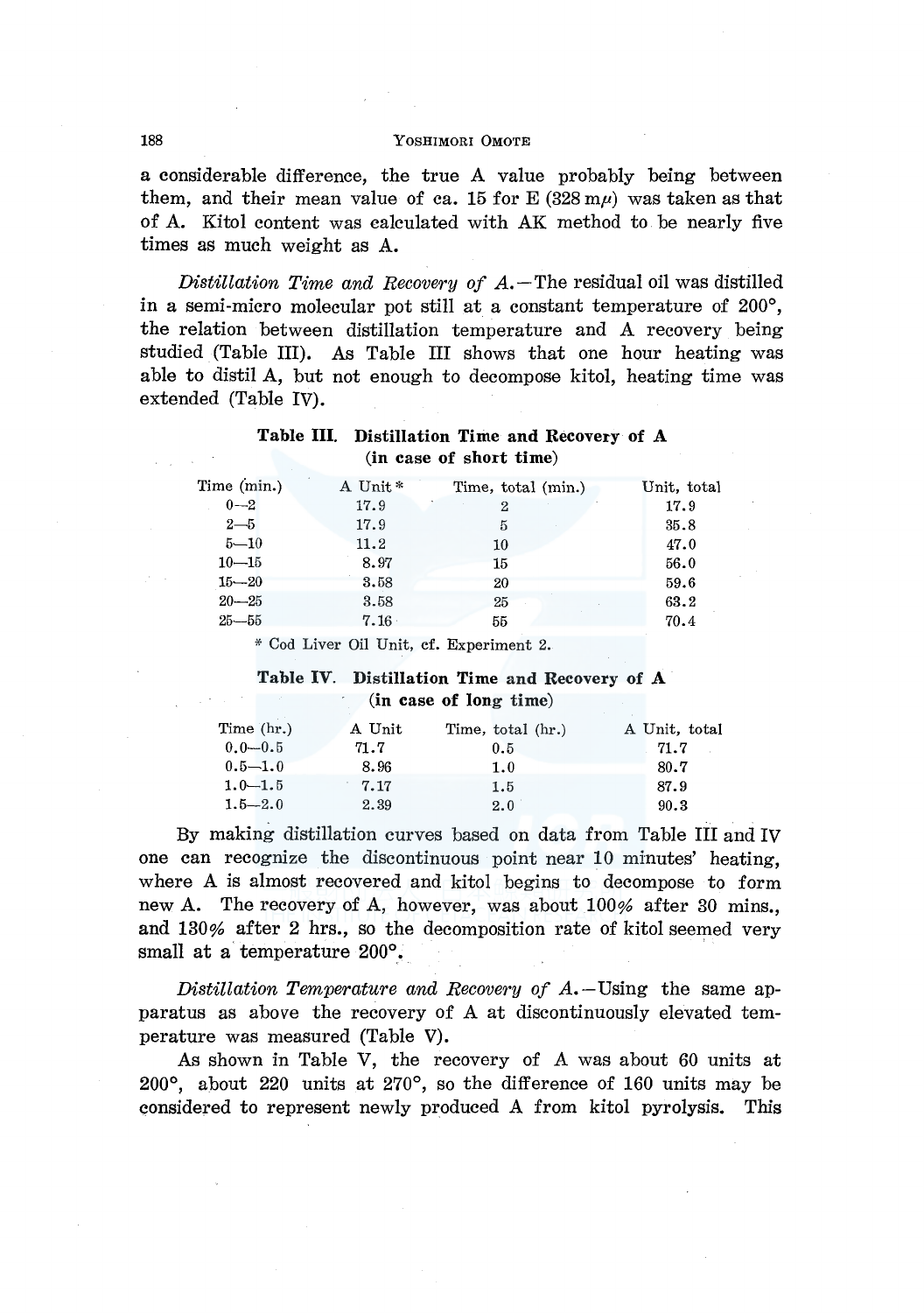| Temperature<br>°C* | Time (min.)        | Recovered<br>A**                          | Time, total<br>(hrs.) | Recovered A<br>total |
|--------------------|--------------------|-------------------------------------------|-----------------------|----------------------|
| 200                | 30                 | 57.8                                      | 0.5                   | 57.8                 |
| 220                | 30                 | 76.1                                      | 1.0                   | 133.9                |
| 250                | 40                 | 71.6                                      | 1.67                  | 205.5                |
| 270                | 40                 | 10.8                                      | 2.33                  | 216.3                |
|                    | * Cf. experiment 4 | ** Cod Liver Oil Unit for the source oil. |                       |                      |

**Table V. Relation between Distillation Temperature and Recovery of A** 

corresponds to about 2.7 times as much as first contained A. If it is assumed that kitol content in the sample was about five times as much as A and one mole of kitol can produce two moles of  $A<sup>2</sup>$ , five times as much A as first A must be newly obtained theoretically. On the other hand, 2.5 times of A must be produced under the assumption of one mole *A* being obtainable from one mole kitol 3). Considering the destructions of A during distillation the result of above experiments seems accorded with theoretical value of 5 times, nevertheless it is close to 2.5 times in case of neglecting the destruction of A.

*Thoroughgoing Molecular Distillation in Falling-film* Still.-Being clarified fundamental conditions about the complete distillation in a molecular pot still, two hundred grams of the sample was distilled in a falling-film still. The' sample was somewhat different from that used by the foregoing fundamental experiments, so that assays were conducted again in detail. The result of the distillation was that about two times as much as original *A* was obtained (Table VI).

|          | Temperature,          | Weight, |             | Vitamin A Unit (U.S.P.)* |        |         |
|----------|-----------------------|---------|-------------|--------------------------|--------|---------|
|          | ۰C                    | g       | Oshima's    | Whole-oil                | Oser's | AK      |
| Original | ---                   | (200)   | 30,400      | 31,200                   | 15,800 | 26,000  |
| Fr. 1    | $190 - 205$           | 90      | 185,000     | 124,000                  | 93,700 | 121,800 |
| Fr. 2    | $205 - 215$           | 40      | 46,800      | 50,000                   | 41,200 | 49,200  |
| Residual |                       | 70      |             | 8,500                    | 133    | 5,500   |
|          |                       |         |             |                          |        |         |
|          | Recovery of Vitamin A |         |             |                          |        |         |
|          | Oshima's              |         | Whole-oil   | Oser's                   | AK     |         |
| Original | (100)                 |         | (100)       | (100)                    | (100)  |         |
| Fr. 1    | 266                   |         | $180 \cdot$ | 268                      | 211    |         |
| Fr. 2    | 30.8                  |         | 32.0        | 52                       | 37.8   |         |
| Residual |                       |         | 9.5         | 0.3                      | 7.4    |         |

### **Table VI. Recovery of A from Residual Oil with Complete Molecular Distillation in Falling-film Still**

\* Conversion factor, Oshima's Cod Liver Oil Unit was multiplied by 380, others by 1900.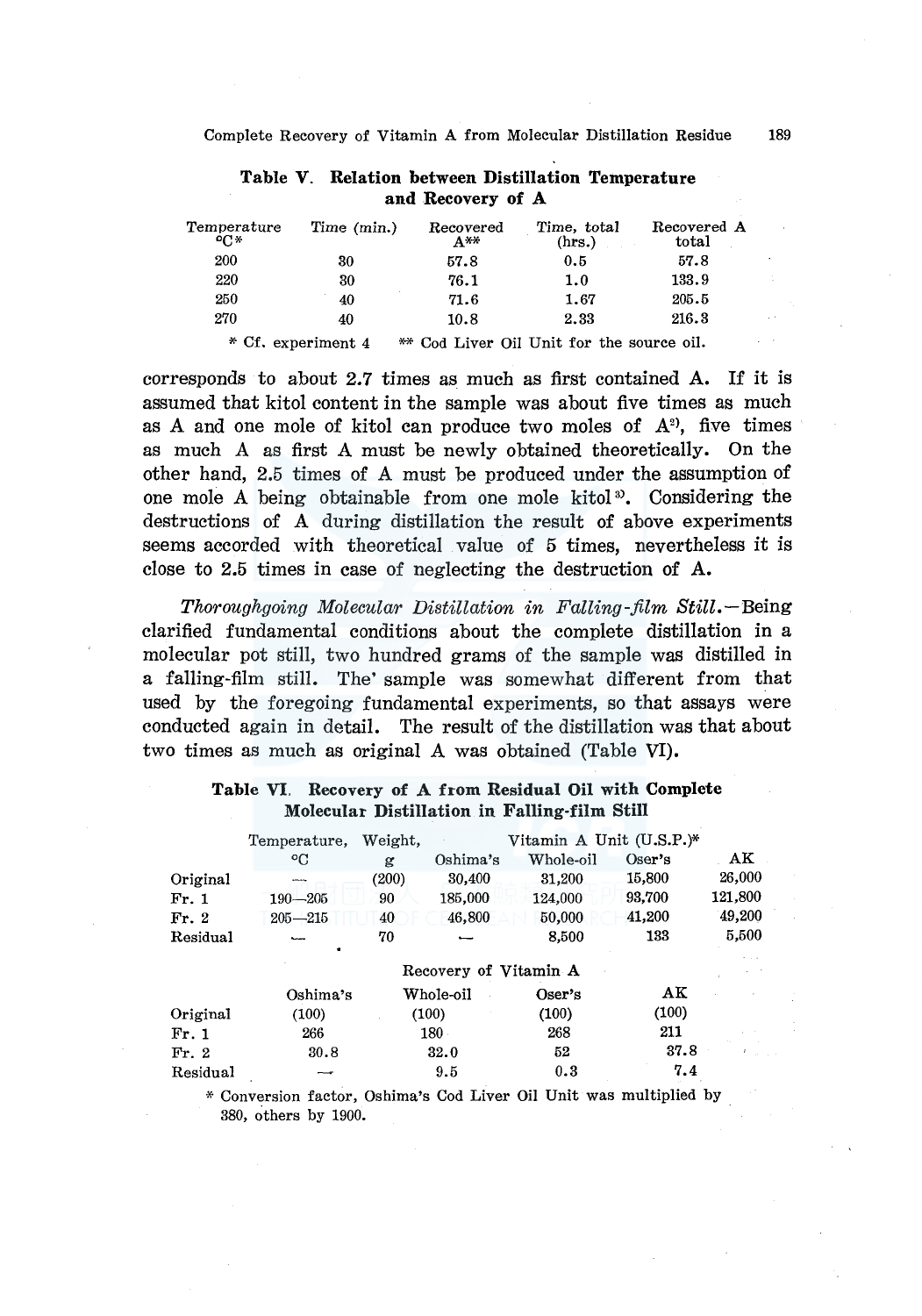#### 190 YOSHIMORI 0MOTE

Further discussions may be described below. Contents of A and kitol in the original residue was calculated with AK method, *A* being ca. 0.76% from  $(328 \text{ m}\mu) = 13.7$ , kitol ca. 1.5% from K  $(290 \text{ m}\mu) = 10.6$ . Assuming that kitol changes into *A* completely, and one mole kitol forms two moles A, the content of *A* must be about three times as much as that of original A, the result of the experiment corresponding with the calculation. Furthermore, the calculation on this experiment led to the conclusion that one mole kitol produced 1.69 moles *A* considering the distillate only, and 1.53 moles A considering both the distillate and residue.

## Experimental Part

1. Analysis of Absorption Spectrum Curve. - Oser's correction<sup>1</sup> was made through the following revised equation, employing data from Table I.

 $f=7-2.625E(310/325)-4.375E(334/325)$ 

Also AK method was adopted as stated in the previous paper,<sup>2)</sup>  $A(328) = 22.5$  and  $K(290) = 43.4$  being obtained.

*2. Distillation Time and Recovery of A (Short Time).-The* semimicro molecular still was of great value,in which 279 mg. of the sample was taken. The distillation was effected under the vacuum of  $10^{-3}$  to  $10^{-4}$  mm. and a constant oil bath temperature of  $200^{\circ}$ . As the distillate was cooled, little or no A was destroyed. At first, after two minutes' heating, the distillation was stopped and the condenser was taken out to be washed in an aliquot of benzene, which, after suitable dilution with chloroform was treated with Oshima's colorimetry to determine the blue value. Cod liver oil unit was tentatively calculated using 279 mg as the weight of oil. Similarly the process was carried on as follows (see Table II). Cod liver oil unit of the original sample was found to range 80 to 90, though the violet color prevented exact colorimetry.

*3. Distillation Time and Recovery of A (Long Time).-The* same conditions as Experiment 2 were adopted except for the range of heating time extended (Table III). The final residual of this experiment gave a reddish color with antimony trichloride, while the original residual oil showed bluish violet.

4. Distillation Temperature and Recovery of A. - Also the same apparatus was appreciated, but the temperature was raised step by